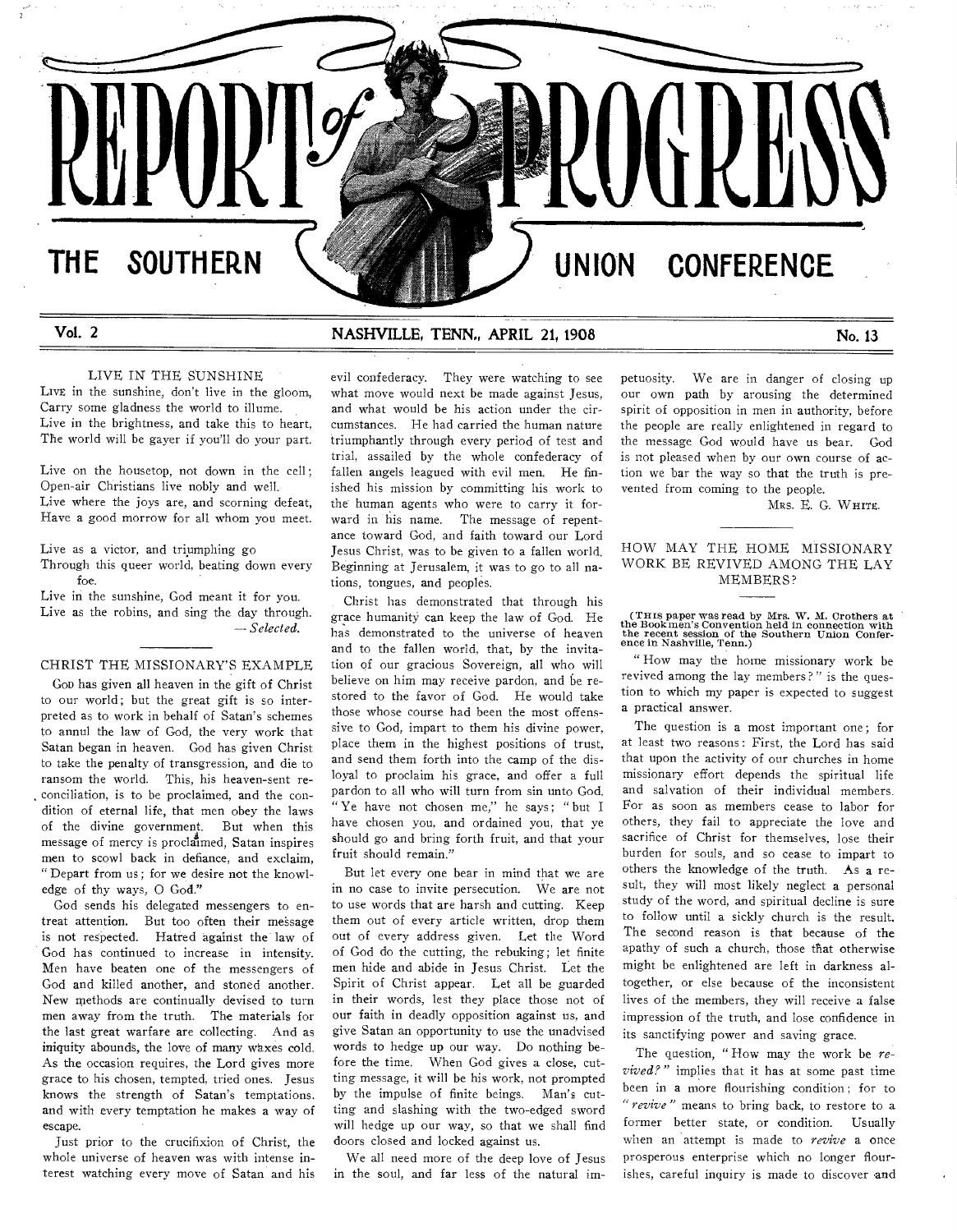remove the causes which have brought about the decline.

On this principle we should undertake the revival of home missionary work among lay members, and inquiry will, I think, show that the decline of this work is largely due to a falling off in spirituality and consecration among those that should carry it on. For missionary zeal will not be much in evidence when and where spirituality is at a low level. Working for others will do much to *maintain*  spirituality where it already exists, but will not create it. Spiritual experience and life are the results of God's working in us, not of our working for some one else. He who reaches the hearts of others must himself be first vivified by the life-current from above.

Therefore the question how to revive missionary work among us, and revive it permanently, resolves itself into the question, " How may spirituality be revived among us?" And the answer to this primary question must rest most heavily upon those who are responsible for the care of the churches. But there are other reasons which contribute to the subsidence of missionary activity. Many times those who under favorable circumstances or conditions would do a good work, are idle or doing little, because of a lack of encouragement; of instruction in ways, means, and methods; of facilities; or of organization; and this latter is very essential, for few things succeed without proper system and efficient leadership. Along these lines we offer some suggestions.

First, each church and company of believers should be organized into a missionary society, which should include all members. The officers, who should be chosen by the church or society, should consist of a librarian — or missionary secretary as this officer is now called — who will act as treasurer and business agent; and a secretary, who will keep the records of the society and the minutes of its meetings, and assist the missionary secretary in planning work for each member. Where it seems best, other persons may be chosen to take charge of certain lines or departments of the work. The missionary secretary's duty is to see that every one brings in a report to each meeting, and to distribute and collect from the members the weekly missionary report blanks, on which all reports should be made. If the reporting is done each week, it will soon deeply impress the members with the great importance of the home missionary work, and its proper place in the service and work of the church. Verbal reports will of course be made in the meeting, and from the reports handed in to the missionary secretary each week, she will be able to make out her report each month to send in to the state secretary. The missionary secretary should also look after, arrange, and encourage the distribution of reading matter, such as periodicals, tracts, etc., and receive money, both donations and collections, for the support of the society's work.

Next comes the recording secretary. He or she, as the case may be, should always be present, to get all the information regarding the meetings; and he should be so fully alive

that his minutes will be filled with the most interesting items reported by the members, thus making them an encouragement to those who are timid, but wish to do something, and will, when from the weekly reports of the secretary they learn of the good experiences of other members. The eyes of the missionary secretary and the recording secretary should be interested in their work as well as their ears and thoughts.

A meeting should be held each week (usually in connection with the weekly prayermeeting) over which the missionary secretary should preside. At these meetings individual members should report, as we have already mentioned, any work they have done- during the week, and bring before the society any cases of interest which need especial attention or help, and which he cannot himself care for. In all such cases some qualified person should be detailed to render assistance.

Perhaps the chief corner-stone of home missionary work is the missionary meeting proper, where old and young meet together to wrap papers, write missionary letters, and relate to one another, while wrapping and addressing, the experiences of the previous week. Some of the best prayer-meetings I ever attended were those which immediately followed this working meeting, if I may so call it. Those we used to hold in New Zealand, and at the Training College in Washington, D. C., were among these. No better testimonies have ever been heard than those in which the speaker is able to relate his own experience along these lines during the preceding week. The re-establishment in any church of the weekly missionary prayer-meeting invariably inaugurates a new era in church missionary work.

Another great help in the fostering of missionary activity is the frequent holding of general missionary conventions. It is more advantageous, less expensive, and better alI around to hold union meetings, in which the interest of home missionary work and the work of the Young People's Society are combined. At these conventions, in which two or more churches usually participate, many helpful ideas are interchanged, and inspiration is given, missionary service, however, being the key-note.

Again, we have the church-school pupils. These little ones should be included. The excellent work of the`church school forms an important element in the revival of missionary work. Thousands of periodicals and small books are sold by the children, tracts are given away, and reading racks are well filled. It is sometimes the case that the zeal and courageous work of these little ones stimulates to reactivity the older persons who have become relax in their duties, so as to cause a revival in the adult missionary society. So let us encourage our little missionary workers to bring their reports, or give them to their teacher. In either case let us have the reports from them. I firmly believe that this branch of the work is pleasing to God, and that the work of the little ones is being reported by the angels.

In this, as in all other progressive work, the most inspiring feature is the promptness and eager desire with which the rank and file of our people will spring into line at the first call of those leaders who are actually at work.

Great care should be taken in the selection of officers; for upon their consecrated zeal, energy, faithfulness, promptness, and fitness for their work and duties, the success of the society will largely depend, and they should have the hearty co-operation and support of the officers of the church, All meetings should begin on time, because we know that the angels are on time, and when we delay, they sorrowfully turn from the room, and can we wonder that we do not have freedom in such. meetings? Never allow the meetings to grow monotonous.

After the organization of the missionary society, its interest should be just as carefully looked after by the conference as the church itself; for indeed it is the church at work. It has been suggested that a missionary agent be employed for this purpose; but we see no necessity for this. The president of the conference is also usually president of the tract and missionary society, and should therefore carry the same burden for this work, while the state secretary, the state agent, and every minister and church elder should feel it -an important part of his duty, as he goes from church to church, to organize societies, and instruct and encourage them in their work. When the officers of the conferences take a proper interest in and identify themselves with this work, their influence will do much to revive it among lay members, and make it effective in its results.

The Testimonies tell us, " This present con; dition of weakness must not continue. Well organized work must be done in the churches, that their members may understand how to impart the light to others, and thus strengthen their own faith, and increase their own knowledge. As they impart that which they have received from God, they will be confirmed in the faith. A working church is a living church. We are built up as living stones, and every stone is to emit light. Every Christian is compared to a precious stone that catches the glory of God and reflects it."

Let us bear in mind that however much we may talk of facilities for doing this great work, however earnestly we may devise means and methods, however perfect our system and organization, all of which is profitable and needful, yet if we have not the life of God within, if we have not the requisite consecration and faith, our endeavors will all be in vain. Our greatest need is the baptism of the Holy Spirit; for such an experience will revive the missionary zeal in our churches as surely as it did among the believers after the day of Pentecost, when they went everywhere preaching the gospel, and many were added to their numbers. Therefore—

We repeat that the proper answer to the question assigned to me, "How may the missionary work be revived among lay members?" is, Revive the spirituality of all laymen and laborers, and then take up the work along the lines suggested.

" Revive us again; fill each heart with thy love,

May each soul be rekindled with power from above."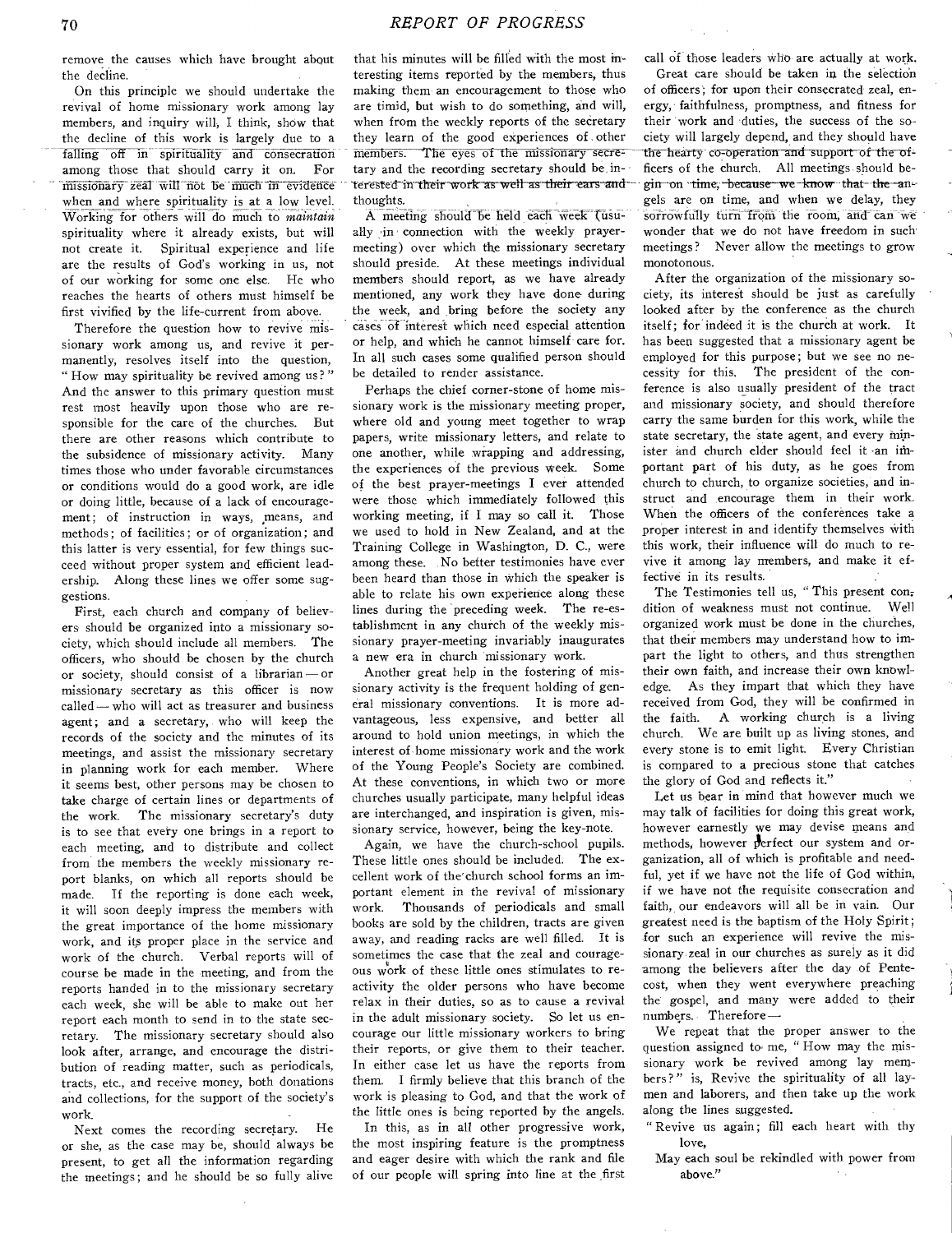#### A SUNDAY-LAW CAMPAIGN

NEARLY all the Protestant ministers of the city of Washington, D. C., recently united with the Catholic clergy in an effort to secure the better observance of Sunday; and one of the methods proposed by which to accomplish this result, is to induce Congress to pass a Sunday law for the District of Columbia.

While I am an earnest advocate of everything that tends to promote the spiritual and moral welfare of humanity, I greatly deprecate all coercive legislation in the direction of Sunday observance, or any other religious rite or ceremony, as a violation of the letter and spirit of the Constitution of the United States.

We freely grant the right to the clergy of the city of Washington, or any other body of men, to seek by all proper means to influence public opinion in favor of Sunday observance; but when they attempt to influence the Congress of the United States to exercise its lawmaking power to compel others to act in harmony with their religious views, we enter our most emphatic protest.

If this nation is great for one reason more than for any other, it is that its founders stood for entire separation of religion from civil government. They held that it was not right for civil government to legislate on religious questions. They believed that all men should be left free to follow the dictates of their own conscience in all matters pertaining to religious faith and practice. In any event they were not to be called upon to render an account to civil government as to how, when, or where they worshiped God. They believed that every man's relation to God was a direct relation, not sustained through any other man or number of men. In short, they believed that " every one of us shall give account of himself to God."— *Bible.* 

This is the principle of government upon which this nation was established. While its founders recognized civil government as of divine origin, yet they believed in the total separation of church and state. In taking this position, they were in harmony with the Author of Christianity, who said, " Render therefore unto Caesar the things which are Cæsar's, and unto God the things which are God's."

Civil government was ordained by God to protect men in the enjoyment of their rights. Freedom of conscience in religious matters is one of these rights.

Sunday is a religious institution, therefore Sunday laws are religious laws. For the government to enact and enforce Sunday laws is for the government to enact and enforce religion. But to enforce any feature of religion by civil law upon the conscience, is not the protection, but the invasion, of rights. It is clearly a perversion of power committed to civil government.

Very few people seem to realize that the use of force in matters which pertain to our relation to God and our duty to him, is inconsistent with the gospel of Christ, and that in the end, religious legislation means religious persecution. We believe there needs to be a better and more general understanding of the great principles underlying human rights and liberties. Religious liberty is safe only while a knowledge of its principles is familiar to the people.

The demand that Congress shall pass a District Sunday law is not a movement in favor of a mere local affair. It doees not concern simply the people of the District of Columbia, but is of national significance, and concerns the people of the whole nation.

When the Congress of this nation shall enforce religious institutions upon the people by law, the doom of religious freedom, the foundation of which is set like a diamond in the Constitution, will have been fixed; for the onward march will surely be, step by step, down the road of religious intolerance to religious tyranny. May voices everywhere be heard, saying, Let the American Constitution, wisely framed in the interests of civil and religious liberty, forever remain as our forefathers established it. Let the watchword of every man who loves liberty and his country be, *Freedom for all; oppression to none.* 

Yours for our national and eternal welfare, CHAS. P. WHITFORD.

## "CHRIST'S OBJECT LESSONS" AND " MINISTRY OF HEALING."— T.

ANOTHER most busy week is past, and I have seen 0 so many tokens of God's love and care. I have been selling that storehouse of good things, " Christ's Object Lessons," for several weeks now in connection with my other work. The Lord does bless the presentation of that book to the people; for I have been favored with as high as seven orders in one day for it, besides other orders. It looked to me as if that good book had been almost dropped by our people; but I could not feel in my mind it was the thing to do, so I have kept it up from time to time.

Last Sabbath I read a special testimony in regard to this book as well as " Ministry of Healing," and it is so good, so timely, and points out neglected duty so clearly in regard to the Lord's plans for these two good books, I will give some quotations that are so plain and forcible that I am sure they will be a help to others. It was a great help and encouragement to me. May it be the same to many.

A late communication from the spirit of prophecy says:—

" It was God's purpose that by the sale of ' Ministry of Healing' and ' Christ's Object Lessons' much means should be raised for the work of our sanitariums and schools, and that our people would thereby be left more free to donate of their means for the opening of the work in new missionary fields." " Wherever the work of selling 'Christ's Object Lessons' has been taken hold of in earnest, the book has done good."

" If our people will now engage in the sale of these books as they ought, we shall have much more means to carry the work in the way the Lord designed."

" The lessons that have been learned by

those who have engaged in this work have well repaid their efforts."

" Now our people should all be encouraged to take part in this special missionary effort." " My brethren, let us encourage our people to take up this work without further delay." " Why are our people so slow to understand what the Lord would have them do?"

" When this work is entered into with the earnestness which our times demand, the indebtedness which now rests upon our schools will be greatly lessened." "And then the people who are now being called upon to give largely of their means to support these institutions, will be free to turn a large part of their offerings to missionary work in other needy places, where special efforts have not yet been, made."

"One point that should never be forgotten by our workers is that the Lord Jesus Christ is our chief director. He has outlined a plan by which the schools may be relieved of their indebtedness ; and he will not vindicate the course of those who lay this plan aside for lack of confidence in its success." " When his people will come up unitedly to the help of his cause in the earth, no good thing that God has promised will be witheld from them."

" If our people would only realize it, there is no more acceptable work to be ,done in the home field than to engage in the sale of ' Object Lessons; ' for while they are thus helping to carry out the Lord's plan for the relief of our schools, they are also bringing the precious truths of the word of God to the attention of the people."

" The indifference that has been manifested by some toward this enterprise is displeasing to God. He desires that it shall be recognized by our people as his method of relieving our schools from debt. It is because this plan has been neglected that we now feel so • keenly our lack of means for the advancing work."

" I send these lines because I see that there is need of a deeper intuition, a wider perception on the part of our medical and educational workers, if they would get all the benefit that God intends shall come to them through the use of 'Object Lessons' and ' Ministry of Healing.' I ask you, my brethren, to read these words to our people, that they may learn to show the spirit of wisdom, and of power, and of sound mind."

I am glad to read these good, stirring words. They only came to my hands last Sabbath (November 3o). I believed it was still God's plan that "Object Lessons" should be sold, so on this trip I took it along as a part of my canvassing work when I left Healdsburg and Oakland early in October. I had already taken eighty or more orders, or about \$too or over in value.

One day at Lordsburg, New Mexico, some two years ago, I was favored with twelve orders for "Object Lessons" in three hours.

At times I start out and make it my duty to get the orders for "Object Lessons" for the day before I get other orders, even if it takes a good part of the day to do it. But one may say, " I can't afford it; I cannot af-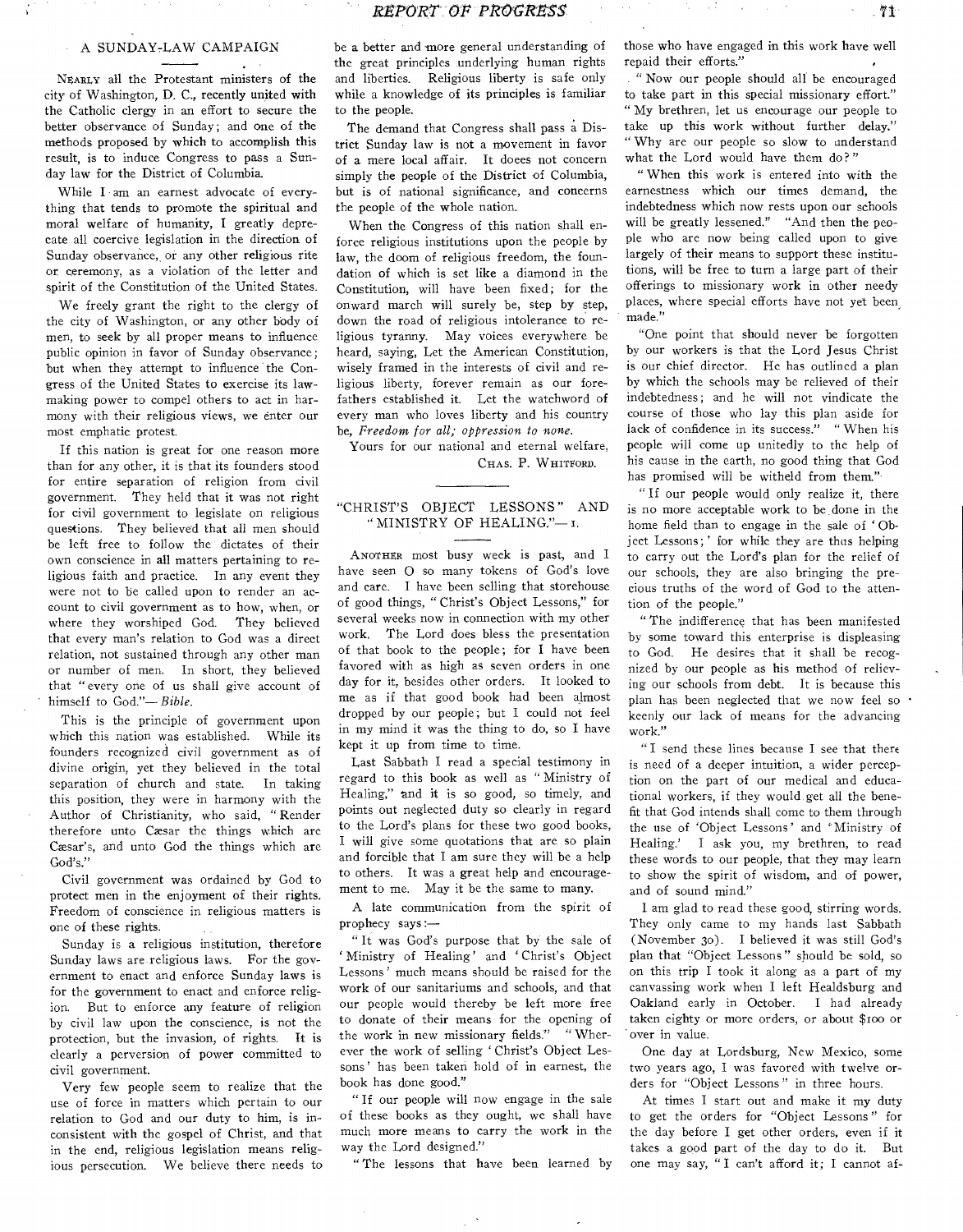ford to lose so much time from my regular canvassing work." To this I would reply, To this I would reply, " You can't afford *not to do it!"* Seeing what God's plan and will is concerning this book and " Ministry of Healing," you will not lose by it, in fact, it is a guarantee of the success of the other part of your work; it safeguards all the other branches of your work. I have had this demonstrated to me over and over again in my work of the last few years. I could tell some interesting,\_yes, many- wonderful things I have seen worked out of God's tokens of love and care over the work.

One dear old saint of God, who is now living and actively engaged in the work, said : " When we make God's interests our interests, ,God then makes our interests his interests."

How wonderfully true this is. Many can truly testify to its marvelous fulfilment. I hope and expect soon to do the same or a similar work for the precious volume of truth, " Ministry of Healing." I am sure the Master will bless this also. I think it would be a grand, noble work if the students and canvassers from the colleges at Healdsburg, College Place, College View, Fernando, and all of our schools, and those working for scholarships, would take along " Christ's Object Lessons " or " Ministry of Healing " in their canvassing work during vacation, and set their mark to take at least one to three orders a day, or more if God so leads the mind and gives the success, for the book they choose to take. I believe this will be pleasing to God, and instead of detracting from the regular orders for other books on which dependence is placed to earn scholarships, it will be an assurance of success, of sure and ultimate triumph. *I know it.* I have seen it worked out so often, and I know we have the co-operation of the angels of God, and please the Majesty of heaven.

On this canvass of eight weeks, I will, I am sure, with God's help (James 4: 15) have over too orders for "Object Lessons," or some \$130 worth in value. If every one of our people, or say only 50,000 of them, would set their mark to sell only one " Object Lessons " in one week, in one year of fifty weeks it would make the astonishing number of 2,500,000 copies! It is almost beyond computation the amount of good this would accomplish for our schools and our educational work. How schools and our educational work. easy. *No task at all,* if we take hold in faith, to sell one book a week. As stated before, I have been blessed in getting as high as from three to twelve orders in one day, all besides my other regular and successful canvassing.

If this large number of two and one half million copies were equally divided between "Object Lessons " and " Ministry of Healing," see what a grand, glorious work would be done. I do hope our dear, good canvassers and workers everywhere, whether in college or out of school, will make these two good dedicated books a part of their regular work. I am sure the Lord will be pleased, and we will bring blessings on our own pathways, and to the needy cause of truth. Let us all have faith and begin this work at once and never become discouraged. WALTER HARPER.

#### TRACT AND MISSIONARY MEETINGS ADDITIONAL METHODS

ONE of the best methods of opening up a missionary correspondence is to send copies of our periodicals or tracts, accompanied with an earnest invitation to consider certain articles or paragraphs. For example, we write such a letter, sending a copy of our pioneer paper, the *Watchman*. The letter obviates the difficulty often experienced in mailing periodicals, that of persons refusing to accept them, fearing a bill will follow. The invitation is read, and then the paper will usually receive a welcome.

#### PRIVATE CORRESPONDENCE

Think of the opportunities in private correspondence. One lady recently, in correspondence with a friend in South Carolina, mentioned receiving the *Watchman,* and began sending the paper each week. In a little while she received an answer to her letter containing the good news that the paper was gladly received, and this friend was not satisfied until she had passed it on from home to home in her neighborhood, and all *her* friends were pleased with the paper. So much for just one copy of the *Watchman* and its work. Only the judgment can reveal the results.

We know of two missionary societies whose members are taking up the missionary work and correspondence in this way :—

A list of names — perhaps of persons who have purchased copies of our books — is sesured from the missionary secretary. For convenience, the names are kept in a small card list, each name with spaces for a record of letters written, etc., kept on a separate card. Here is a sample card from the list before any records are made :—

| Name and address             |                          |
|------------------------------|--------------------------|
|                              |                          |
| First letter written by Date |                          |
| Second letter                | , ,                      |
|                              |                          |
| $\mathbb{R}$ eply received   | $\overline{\phantom{a}}$ |

Correspondence with each person is taken hold of by the members under the direction of the secretary, who keeps the list, and sees that records are properly made. Each reply is reported, and recorded on the card. This simple system keeps the secretary in touch with the work, makes reporting easy, and is a help in planning for continuous and aggressive effort.

The members of these societies are very busy people; however each week time is taken for wrapping, addressing, and mailing a large club of papers. This is the only way that this can be done, and make it a complete success. "Let the churches awake before it is everlastingly too late. Let every member take up his individual work, and vindicate the name of the Lord by which he is called. Your social meetings, now tame and lifeless and spiritless, will be vitalized by the Holy Spirit. Sinners will be converted. They will be touched by the word of truth, and will say, as did some who listened to Christ's teaching, ' We have seen and heard wonderful things to-day.'" " I appeal to the churches in every conference: Stand out separate and distinct from the world — in the world, but not of it,— reflecting the bright

beams of the Sun of Righteousness, and in faith carrying light into all the highways and byways of the earth." " Workers together with God, you are empowered by the Lord to take others with you into the kingdom. You are to be God's living agents, and angels are commissioned from Christ to sustain, strengthen, and uphold you in working for the salvation of souls."

#### SAMPLES OF LETTERS WRITTEN

The samples of letters to accompany the first paper, here given, may contain suggestions which will help you in similar work :—

" This will introduce to you one of my best friends, the *Watchman.* I have been acquainting a number with the *Watchman* during the past few months. As my list at present is not full, I take pleasure in giving you also an opportunity of becoming acquainted with this friend of mine.

" I believe it will prove a true friend to you as well, as it tells you about the very things that people wish to know to-day. It tells the meaning of the great events taking place in the world to-day, not what men say, but as made clear by the Bible prophecies referring to our time. This is only one special feature. It has many.

" I shall be glad indeed to know how you enjoy my friend's visits. The papers will not cost you anything, as I have already paid for them in advance.

#### " Yours very truly,  $(Mrs.) -$

" DEAR FRIEND : I take the liberty to address you in regard to the *Watchman,* which paper I have had the pleasure of sending to you for the past few weeks. Since I have been informed by a friend that you are interested in religious literature, I felt sure you would enjoy the splendid articles, especially those dealing with current events and their relation to us and this time. This is a day of strife and commotion, when we must all face the question, ' What do these things mean ?'

" If you are pleased with the paper, and care to read other copies, I would deem it a favor to be allowed to mail them to you free of cost.

" Hoping to receive a reply from you at an early date, I am,

#### " Yours truly."

You will be interested in some replies received. Here is one :—

" I received your letter, also the *Watchman.*  I appreciate reading the paper very much, and you may send it to me longer if you wish. Are you the man I bought a book from a few months ago?

#### " Yours truly.".

Note how this letter opens the way for another letter, and perhaps later, other literature. Here are others :—

" I have just received your letter of the 13th. I do like the *Watchman* very much, and will read the papers and hand them to others to read."

" We receive the *Watchman* you send from time to time, and enjoy reading them, especially my husband, as he has more time to devote to reading."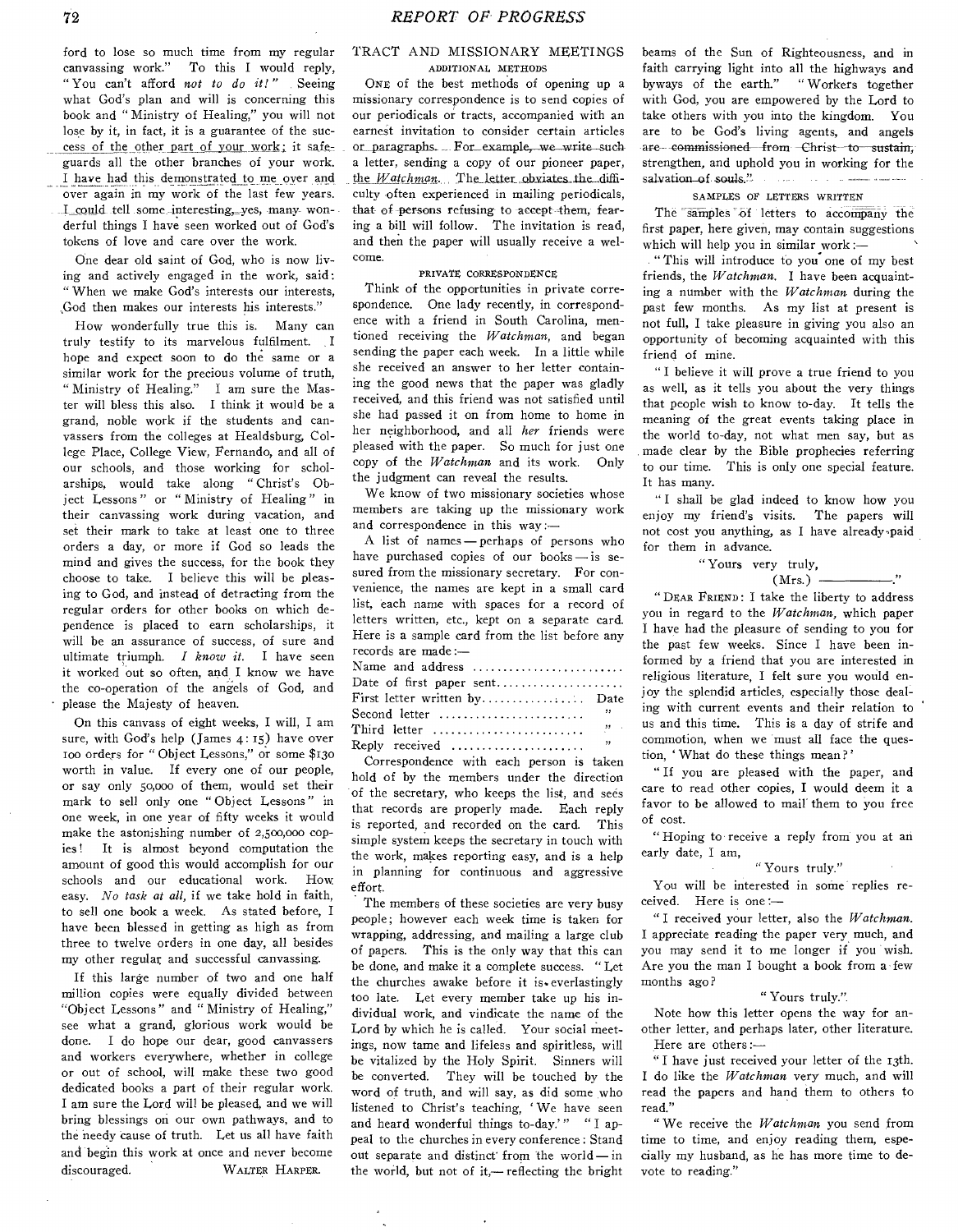Thus you see the opportunities in this work

It brings a blessing to the individual writing.

2. In a personal way others are invited to investigate the truth.

3. This work can be made a special feature of the continuous practical work of the missionary society.

4. It offers special opportunities for those who cannot get out with literature, to have an active part.

DOING MISSIONARY WORK BY CORRESPONDENCE

Did you ever hear of the crippled child, who, although confined to his room above a busy street, made himself happy by writing Scripture texts on bits of paper, and dropping them out of the window, with the hope that some one might be led to Christ. Perhaps he did not think that some one might not be pleased with his handwriting—he had a love for souls, and was improving his opportunities.

*Our opportunities* for such work are far greater, as we have the texts and comments upon them already printed in convenient form to accompany our written invitation to read.

Let us think about the little cripple boy and his work. Think of the far greater facilities God has given us for bringing the truth to others. Contemplate what may be accomplished by writing encouraging missionary letters, accompanying them with our truth-filled periodicals. Shall we not improve our opportunities NOW?

" The church of Christ on earth was organized for missionary purposes, and the Lord desires to see the entire church devising ways and means whereby high and low, rich and poor, may hear the message of truth. Not all are called to personal labor, but all are called to do something by their prayers and their gifts to aid missionary work. I call upon the church to pray earnestly that you may understand your responsibilities. Are you individually laborers together with God? If not, why not? When do you mean to do your heaven-appointed work? "

MRS. W. M. CROTHERS.

## *FROM THE FIELD*

#### HOW DO YOU, KNOW

Bur that the Lord is calling *you* to the canvassing work? Farmers know that it is important to get the seed planted now, and they will not allow themselves to be diverted from planting at this season of the year, because they know the harvest depends on the seed being sown at the right time. " The seed is the Word."

Our subscription books contain special truth (seed) for this time. The harvest depends on sowing the seed at the right time. *Now* is the time. " The work of the Lord must no longer be neglected by us and made secondary to worldly interests." "I urge my brethren and sisters • not to engage in work that will hinder them from proclaiming the gospel of Christ." " The canvassing work is a *most*  successful way of saving souls. Will you not try it ? *"—A Call for Canvassers, E. G. W.* 

We are on our way to Henderson, Ky., to prepare for an institute there which will begin at an early date in May. At its close, we will hold one for two weeks at Louisville, Ky. Besides the writers, we expect to have A. F. Harrison, the general missionary agent of the Southern Union Conference, at both of these places.

Then in June we expect to hold an institute at McKinney, Ky. All who expect to attend any of these institutes will please notify C. F. Dart at once at Henderson, Ky., R. F. D. No. 4, care Walter Jones.

A Sabbath-school convention will be held in connection with these institutes. So plan to come, brethren and sisters, and let us do all we can to make a success of this work.

A. O. BURRILL, President,

C. F. DART, *Field Missionary Agent.* 

#### NORTH CAROLINA FIELD NOTES

THE Conference Committee met at Salisbury, N. C., April 1. Beginning at one P. M., our council lasted until dark. We all first accepted an invitation to dine at the home of Sister Brown. After dinner we were given the use of her parlor for our meeting.

Many important and interesting questions were discussed. While on some topics there was a difference of opinion, there was also a manifest disposition to draw together. Nothing but words of love and cordiality were spoken, and as we separated, it was with a sense of appreciation of the privilege of counseling together.

All members of the committee were present except Professor Beech, who was unavoidably detained at home. Brother H. B. Tilden, our state agent, was also present, and counseled with us with regard to the interests of the canvassing work. This important branch of our message must be constantly studied, and as the work goes on, new and broader plans must be laid for its advancement.

Brother Tilden reports the prospect encouraging for an excellent work during this summer. He has adopted the "company plan" for this season. Most of his canvassers are in one place with him. Those who are new and inexperienced, he helps by counsel and encouragement. All are benefited by the opportunity to meet with others engaged in the same work to talk and pray together. Let all our brethren remember this work by prayer and by liberality. A kindly letter written to thos6 who are out on the firing line, may result in setting in motion waves of enthusiasm that will never stop. Go do it now.

Among the many items of interest discussed, I may mention the following:—

The first choice of time and place for campmeeting is Lexington, N. C., August 13 - 23. Unless some unforeseen conditions arise, this will be the announcement for our annual conference. Let every one immediately begin to lay plans to come.

The following named places were recommended as places for tent efforts the coming tent season: Raleigh, Durham, Lincolnton, Eufola, Greensboro, Lexington.

It was planned to hold an educational convention at Eufola, N. C., May 5 - to. An earnest effort should be made to attend by every teacher, either actual or prospective. Also many parents should avail themselves of this opportunity of counseling together concerning that most important question, the proper education, and ultimately the salvation, of our children. Sister E. B. Rogers, our educational secretary, will be in charge. Correspondence concerning the convention should be directed to her at High Point, N. C., R. F. D. No. 3.

It was recommended that efforts be made to establish treatment rooms at some suitable point within our state. This I regard as very important indeed. While, with our small constituency, it is hardly possible to undertake real sanitarium work, it is possible for treatment rooms to be established and operated in such a way as eventually to be self-supporting, and an honor and help to the other branches of our work.

From Salisbury, I went to Albemarle, N. C. Here some have been passing through trial by sickness and in other ways. During the meetings held here, I spoke to them of the fact that every trial, properly understood, is intended to do its part in bringing to us that perfection of character which God desires for us, and which he sees we lack.

Some not of our faith were present and were interested. The believers expressed themselves as full of courage and determination to press forward.

While at Salisbury, I met Sister A. E. Brensinger and her son Howard, and Sister Mattie Reynolds. They have been canvassing in that city. By reason of the panic, they find it difficult to make their usual number of sales. Let us pray for these and other canvassers, and preface our prayers by liberality.

I go soon to visit the company of believers at Siler City. T. H. JEVS.

#### CUMBERLAND CONFERENCE ITEMS

THE Missionary Ridge Valley church has recently had an addition of one to their membership.

Elder W. L. Bird and Brother Milo Emmerson are holding a series of meetings near Dayton, Tenn., and several have begun the observance of the Sabbath.

One of the brethren of the Graysville church recently made a visit to Soddy, a neighboring village, and found a number of individuals interested in reading the *Watchman,* and the Graysville church are supplying them with the same.

Brother A. D. West has just closed a successful term of church school at Cleveland, Tenn.

Brother Sam Moyers, the manager of the Graysville school farm, is progressing nicely with his work, and will soon have the large field ready for corn at planting time.

The treatment parlors at Knoxville, conducted by Brother and Sister R. A. Lovell, are doing a flourishing business.

Sister Maude Dortch, one of our Bible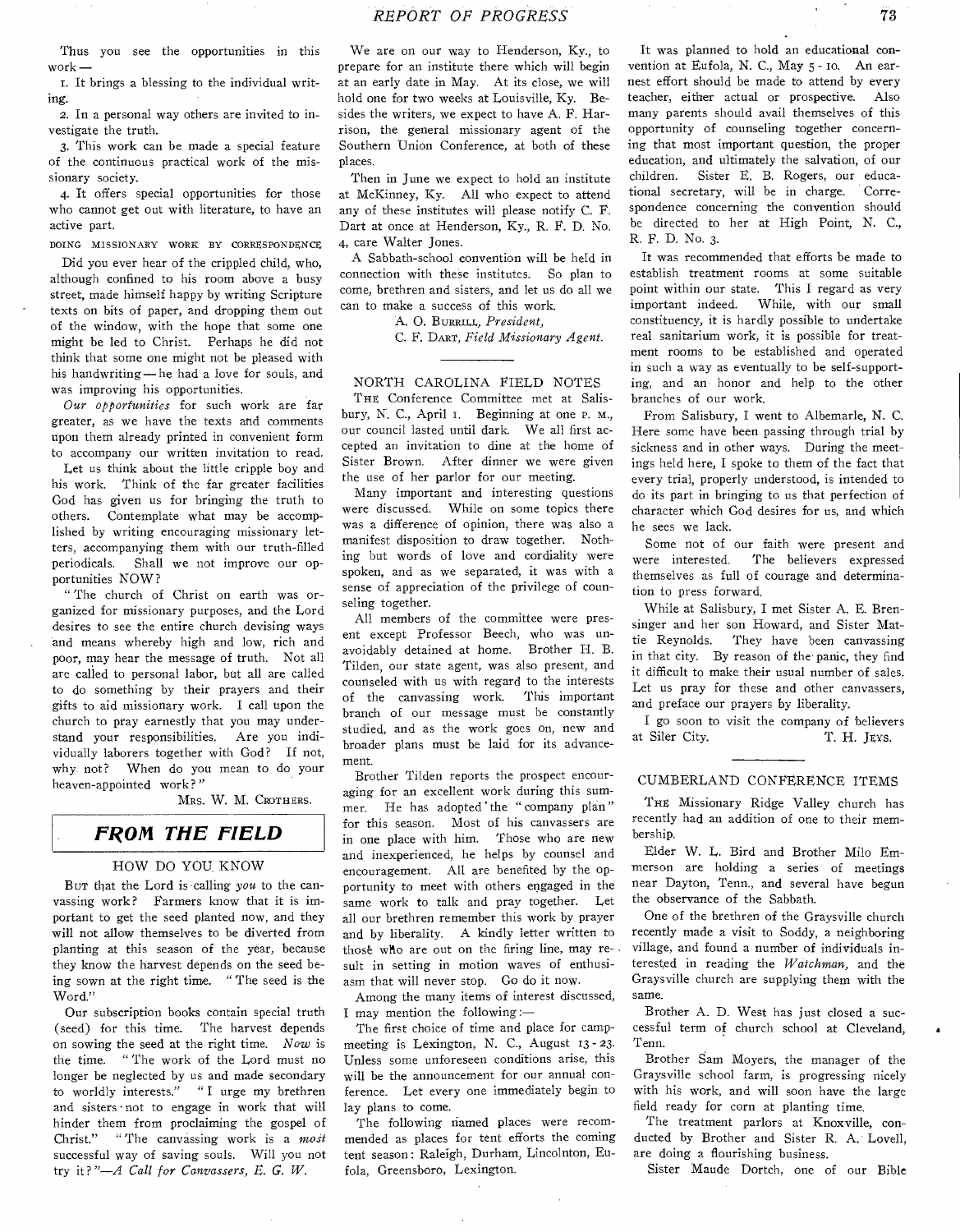workers, has returned to Cleveland after a two weeks' vacation at her home in Graysville.

Brother Milo Emmerson has been taking a course of treatment at the sanitarium; but we are pleased to report that his health has so improved that he has returned to his field of labor.

\_The children. and young people-of the Copper Ridge church have been given ten cents each-to be-invested in anything they see fit. One third of the proceeds will be given to foreign missions, and the remainder will be used in the support of their church school another year.

One sister was baptized at the Knoxville church last Sabbath, and Sister Anna Agee-Hall was pleased to have present at the service one of. her Bible readers who has just begun the observance of the Sabbath. She seemed to enjoy the quarterly service very much. J. F. PocuE.

#### GREENVILLE,' S. C.

I AM having a good experience with one dear family where I hold Bible readings. Last Sunday the subject was, "The Sure Word of Prophecy." On account of the rain, there were not as many present as we had hoped to see; but those in attendance manifested a good degree of interest. To-day our study is on " The Great Image of Daniel 2." I hope, with the Lord's blessing, to show the meaning of these things to us upon whom the ends of the world are come. The work is onward here. We are continually meeting those who are interested, who are seeking for light and truth. Brethren and sisters, remember the work in Greenville in your prayers, that we who are here may rightly represent this blessed truth, and help to prepare the way for the coming camp-meeting. And then it will be Only a little while, when, if we are faithful, we shall all be gathered home.

F. A. EVANS.

#### WINCHESTER, KY.

•I NEVER had thought of such a thing as entering the canvassing work until Brother A. F. Harrison came here to canvass, and he induced me to take it up. I am so glad now that I am engaged in this grand work. I am just a beginner, but the Lord has greatly, blessed me.

• In Estill County, where I am at work, I find the people very clever and kind. They generally seem glad of the privilege of seeing the book. So far, I have secured orders for " Bible Footlights " from over two thirds of the people, besides selling some helps. I have just had my first delivery of ten orders, and only lost one. I sold three extra, making twelve books delivered with ten orders.

I never paid any attention before to the canvassers' reports in the papers; now I look for their reports the first thing.

I enjoy this work so much. I have taken it up as my only business, and I intend to stick to it. The Lord is good to give me a part in this glorious work. As DAVIS.

### REPORT AND OUTLOOK OF THE SOUTHEASTERN UNION

THE following is a report of the canvassing work for the Southeastern Union Conference during the month of March, 1908, with the exception of Florida and the Cumberland-Conference. Their reports for January and February, not having reached us in time-to. be previously reported, are included in this.

| but.    | Agen           | 몱 | calue <sup>7</sup>                    | Helps |                  | Value<br>Del'd. |
|---------|----------------|---|---------------------------------------|-------|------------------|-----------------|
| Cumb.   | $\overline{7}$ |   | 643 500 \$658.60                      |       | \$658.60 \$93.95 |                 |
| N. C.   |                |   | 8 348 178 207.00 \$30.00 237.00 21.50 |       |                  |                 |
| S. C.   |                |   | 10 733 661 725.90 8.85 734.75 258.75  |       |                  |                 |
| Ga.     | 8              |   | 459 144 198.00 92.10 290.10 376.60    |       |                  |                 |
| $F1a$ . |                |   | 3 144 266 213.15 67.45 280.60 100.30  |       |                  |                 |

36 2327 1749 2002.65 198.40 2201.05 851.10 Thus we find for the month of March, South Carolina, which is the youngest (or baby conference in our Union), is in the lead; the Cumberland follows next with her work rapidly rising; while Georgia, the great Empire State of the South, which has been so long in the background with her canvassing work, now ranks third, and is rapidly coming to the front.

North Carolina is growing slowly, and we trust that all the canvassers in this conference may be faithful in sending in prompt reports, so as not to come behind in any good thing.

For some time Florida has been without a state missionary agent. The result has been, as one has expressed it, " The canvassing work twice dead, plucked up by the roots." The Testimonies say, however, that this work is to be revived, therefore it must be so. At this writing, I am here at Orlando, in the midst of an interesting canvassers' institute with seven in attendance. This is a beginning; though it may be a small one, yet we look for better days in Florida. The Conference Committee has just met and elected Brother C. V. Achenbach as their missionary agent, and if some of the other conferences fail to move on, I do not believe that this conference will always remain in the rear.

In conclusion I wish to say that the outlook is good. Our courage is good, the Lord is good, and to him be all the praise.

V. 0. COLE.

#### LOUISIANA'S CALL TO THE SOUTH-ERN WORK

DEAR brethren and sisters in the northern and central states, I desire to make an earnest appeal to you in behalf of the work here in the South.

The work has already been too long neglected, so that much that might have been done years ago with ease will soon need to be carried forward under great difficulties and against much opposition. But at present the angels are holding the winds of strife, and nowhere in the United States can books be more readily sold than in the South.

For many years the South has been forging rapidly to the front. Men and means have been pouring in. Farm crops have brought good prices, wages are good, and labor abundant.

We want to say a word regarding the needs of Louisiana, with her 46,000 square miles of land, 59 parishes (or counties), and 1,500,000 inhabitants. The climate is good, and the death-rate is far below that of many states in the Union. The people are peaceful, courteous; and-ready to extend their-hospitality to the stranger.

New Orleans, the metropolis of the South, has a population of over 300,000, and only one regular worker! -- There should be a score. Of the fifty-nine parishes, about twenty have never been entered by canvassers or heard the living preacher, while many of the other parishes have only been touched by our workers.

Thousands have never had their attention called to the great saving truths of the threefold message. Daily they are passing to the grave unwarned, while many of our people are enjoying the full rays of this glorious gospel in states were all have had opportunity to hear it. Yet have they the spirit of the Master, when they are unwilling to leave the society of our people and go out into the highways and byways to give the light to those in the darkness of error?

All our canvassers who are doing faithful work are making a splendid showing. The people seem anxious to get religious reading matter; and wherever it is sold, there is an earnest desire to hear the living preacher.

There are many state conferences in the northern and central states that have nearly as strong membership as the entire Southern Union Conference. Your territory has doubtless been worked and reworked by the canvassers, and all have had an opportunity of knowing the truth, while at your doors are a mixed multitude, white, colored, French, Italian, Spanish, and others in deep darkness as touching our message.

Is it possible that our people are losing faith in the words of the Lord's prophet? Are they losing an interest in the spread of this great message, and " saying in their heart, My Lord delayeth his coming"? Is the missionary spirit dying out among us? In either. case we stand on dangerous ground, and must get back to "the good way, and walk therein." Following are a few quotations from the Testimonies regarding the work here :—

" I have a message to bear in regard to the

Southern field. We have a great work to do in this field. Look at its destitution of ministers, teachers, and medical missionaries. Consider the ignorance, the poverty, the misery, the distress of many of its people. And yet this field lies close at our doors. How selfish, how inattentive, we have been to our neighbors! We have heartlessly passed them by, doing little to relieve their sufferings.

" If the gospel commission had been studied and obeyed by our people, the South would have received its proportionate share of ministry. If those who have received the light had walked in the light, they would have realized that upon them rested the responsibility of cultivating this long-neglected• portion of the vineyard. . . . All that men as missionaries for God can do for this field should now be done."—Vol. 7, *pp. 56,* 57.

"This work must be done now; while the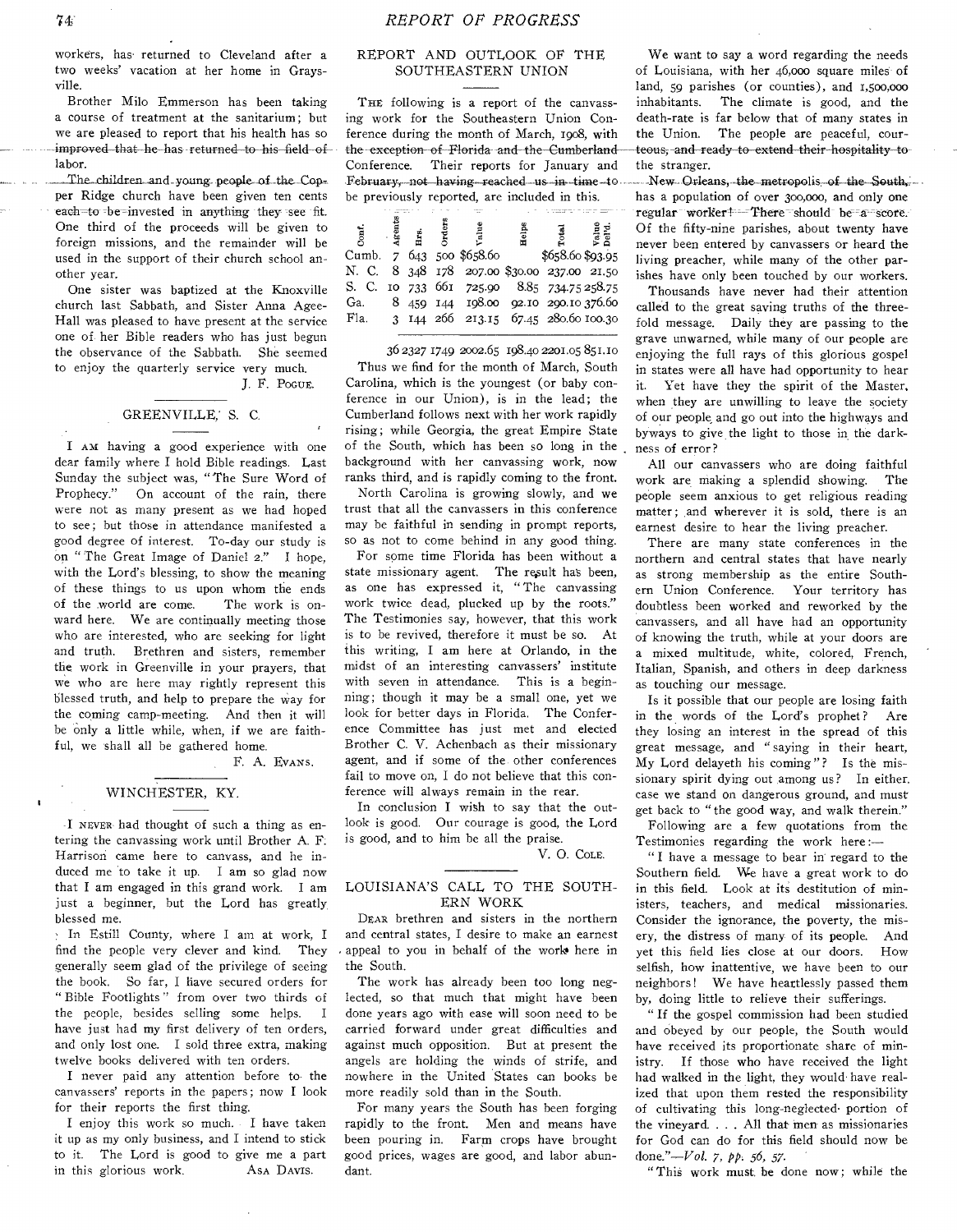angels continue to hold the four winds there is no time to lose. The Lord has long been waiting for human instrumentalities through whom to work. How much longer will he be obliged to wait for men and women to respond to the call, 'Go work to-day in my vineyard'? Messengers of mercy are needed, not merely in a few places in the South, but throughout the whole field. Rich and poor are calling for light."— Id., *p. 220.* 

" Then He who has authority arose, and called upon all to give heed to the instruction that the Lord has given in regard to the work in the South. He said, 'Much more evangelistic work should be done in the South. There should be a hundred workers where now there is but one.' Let the people of God awake. Think you that the Lord will bless those who have felt no burden for this work, and who permit the way of its advancement to be hedged up? *"—Id., P. 224.* 

" The Lord, desires the desert places of the South, where the outlook appears so forbidding, to become as the garden of God. Let our people arouse and redeem the past. The obligation to work for the colored people rests heavily upon us. Shall we not try to repair, so far as lies in our power, the injury that in the past has been done to these people? Shall not the number of missionaries to the South be multiplied? Shall we not hear of many volunteers who are ready to enter this field to bring souls out of darkness and ignorance into the marvelous light in which we rejoice?

" God will pour out his Spirit upon those who respond to his call. In the strength of Christ they may do a work that will fill heaven with rejoicing."—Id., *p. 230.* 

Dear reader, does riot the Spirit say to you, " Go"? Do you find it in your heart to keep this command to work the Southern field? "Come over and help us." I shall be glad to correspond with any who feel a desire to assist in closing up the work in the South. Address — I. T. REYNOLDS,

*Pineville, La. Field Missionary.* 

WHAT PROMINENT MEN OF FLORIDA THINK OF RELIGIOUS LEGISLATION

To ENCOURAGE all our people to circulate religious liberty literature, I wish to say that I have received about seventy-five communications from leading representative men in our state who express themselves as standing for that principle in our national Constitution which declares, "Congress shall make no law respecting an establishment of religion."

The following are extracts from a few of the many letters received:—

" I desire to return you my thanks for reading matter touching the intolerant spirit and efforts of some of our people in various localities, which lead to a subversion of the principles of the Constitution of our fathers. I am in hearty accord with you in your opposition to this infraction of the grandest and most sublime organic law ever framed by any people. Accept my sincere congratulations for the splendid work you are doing, and command me if **I** can aid you in any way."

**Another** gentleman writes : "Let the state

SOWING AND REAPING Gal. 6: 7. LIFE is not a fairy bubble To be filled with fancies gay; 'Tis not given us to squander In vain glory and display; Life is given for a purpose, And our moments, as they pass, Make for us eternal blessing Or eternal loss at last.

Passing quickly, O how fleeting, How uncertain are our days! There is nothing in profession, 'Tis our thoughts, our lives, our **ways,**  Weighed in God's unerring balance Are our purposes and plans; Character alone has value, Priceless, precious, in his hands. EMMA **P.** NULTON.

once command obedience to religion, and the next step will be to define religion. We are fast bringing our republic to an empire."

And still another says, "Liberty of conscience is a natural and inviolable right. It is a disgrace to human nature that a truth of this kind should stand in need of proof ; therefore I take it that any law which has a tendency to violate this right is a bad law from any standpoint, morally or legally, under our Constitution."

Others write as follows :—

" I am in sympathy with your views as expressed in your letter of recent date in regard to religious liberty."

" I have received regularly the magazine entitled *Liberty,* and have read it with much interest. Please accept my thanks for your courtesy in the matter."

"Like yourself we are opposed to religious legislation."

" In reply to yours of recent date, will say that I am in favor of the principles for which you stand, and opposed to religion legally enforced."

It is truly encouraging to know that there are very many good people who see clearly the evils of religious legislation; **and who**  have the courage of tlieir convictions to **speak**  out decidedly against any assumption of **power**  not strictly invested by the Constitution of the United States. CHAS. P. WHITFORD.

#### AN INTERESTING ITEM

THE Probate Judge of Troy, Ala., has written the following letter to the publishing house:—

" Your favor of February 28 at hand. Thanks for the Catalogue. I bought the ' Seer of Patmos ' from a young lady, traveling agent for your house, several weeks ago. I am organizing a class of twenty-five members to study the prophecies. We meet next Sabbath [Sunday]. Hope you can send me 'The Story of Daniel the Prophet' in time to use at that time." He also ordered the following books : " Daniel and the Revelation, " Desire of Ages," " Great Controversy," " Marvel of Nations," and " The Lover's **Love."** 

The way the people buy our **books and** such

|                    |  | CANVASSING REPORT                                        |           |                      |                   |
|--------------------|--|----------------------------------------------------------|-----------|----------------------|-------------------|
|                    |  | One week ending April 4, 1908                            |           |                      |                   |
| $_{NAME-}$         |  |                                                          |           | Book Hours Value     | Deliv' d          |
| E,<br>$\mathbf{A}$ |  | ALABAMA CONFERENCE<br>$Keate$ $BFLCK$                    | 29        | \$26 00              |                   |
|                    |  | $Mrs$ W R Elliott $\dots$ .ss                            | -6        | 550                  |                   |
|                    |  | W R ElliottD&R<br>W C WalesD&R                           | 60<br>16  | 65 oo<br>81 oo       | 150               |
|                    |  | CUMBERLAND CONFERENCE                                    |           |                      |                   |
|                    |  | Walter KirkhamBFL<br>M J Weber. BFL                      | 21<br>24  | 13 20<br>24 00       | 200               |
|                    |  | FLORIDA CONFERENCE                                       |           |                      |                   |
| T.<br>$H_{-}$      |  | $Dobb$ $MISC$<br>GEORGIA CONFERENCE                      | 34        |                      | -25<br>5          |
|                    |  | Mrs Onie Henderson p&r BS                                | 38        | 42 00                | 400               |
|                    |  | C M EmmersonBFL                                          | 16        | 34 75                |                   |
|                    |  | Mrs L C Tolhurst watch<br>David A Fisher MISC            | 16        | 300                  | 1 50<br>I<br>50   |
|                    |  |                                                          | 9         | 725                  | 900               |
|                    |  | Sallie Vansantcĸ вs<br>Mrs A L ManousD&R                 | 10<br>21  | 10 00<br>20 50       | 1 OO<br>4 00      |
|                    |  | Miss Georgie Cruiseck                                    | 2         | 1 00                 |                   |
|                    |  | Mrs R O TerryD&R<br>Elihu Cheek CK                       | 4<br>10   | 1.50                 |                   |
| Aaron              |  | $T$ Cheek $c_K$                                          | 26        | 14 50<br>12 00       |                   |
|                    |  | M L WoodallD&R                                           | 8         |                      | 60                |
|                    |  | KENTUCKY CONFERENCE                                      | 49        | 35<br>oo             | 50<br>2           |
|                    |  | Asa Davis 2 wksBFL                                       | 26        | 39.<br>70            |                   |
|                    |  | LOUISIANA CONFERENCE<br>I T Reynolds 2 wks               |           |                      |                   |
|                    |  | $\ldots \ldots \ldots$ . BR BFL CK                       | 45        | 82 00                | 50 00             |
|                    |  | Wm Olmstead 2 wkscc<br>O F Frank 2 wksD&R                | 39<br>37  | 18<br>50<br>8280     | 15 75<br>25 67    |
|                    |  | A B Cheek 2 wks.BR CK BS                                 | 49        | 50 40                | 375               |
|                    |  | C L Collison 2 wks. BR D&R                               | 80<br>6   | 107 20               | 107 20            |
|                    |  | Mrs Ida WalkerD&R<br>John P Campbell $\mathfrak{so}$ f P | 18        | 50<br>2<br>27<br>50  |                   |
|                    |  | MISSISSIPPI CONFERENCE                                   |           |                      |                   |
|                    |  | Lewis ThomasBFL<br>Anna Knight 2 wks. D&R                | 20<br>9   | 25<br>oo<br>36<br>10 |                   |
|                    |  | Horace G MillerD&R                                       | 1         | 50<br>I              | 150               |
|                    |  | NORTH CAROLINA CONFERENCE<br>W E Laniersofp              | 29        | 20 50                |                   |
|                    |  | $O$ B Newton $MISC$                                      | 20        | 15 25                | 5 00              |
|                    |  | Guy L KerleyD&R<br>$Chas$ $Peden$ $CK$                   | 37<br>31  | 18 25<br>17 00       | 125<br>oo<br>3    |
|                    |  | Mattie S ReynoldsD&R                                     | 17        | 4,50                 | 700               |
| F                  |  | SOUTH CAROLINA CONFERENCE                                |           |                      |                   |
|                    |  | A Evanssofp 15 2 00<br>H Martin ck                       | 40        | 32 70                | 29 00<br>16 35    |
|                    |  |                                                          | 39        | 30 60                | 6 60              |
|                    |  | $\text{Ira Young} \dots \dots \dots \text{BFL}$          | 43<br>21  | 27 00<br>1570        | I 00<br>2 20      |
|                    |  | Mrs H B Gallionsofp<br>Mrs E A Wingck sofp               | 35        | 28 70                | 14 40             |
| J                  |  | H B Gallioncĸ<br>B RiseCK D&R                            | 43<br>35  | 4280<br>27 50        | 680<br>8 oo       |
| S.                 |  | $H$ Swinglesof $P$                                       | 18        | ÓО<br>3              | 50 75             |
|                    |  | TENNESSEE RIVER CONFERENCE                               |           |                      |                   |
|                    |  | Chas Romines  D&R<br>Mrs Alice PattonD&R                 | 19        | 35 65                | 36 75             |
|                    |  | Richard Hook, Sr. MISC                                   | 40        | 1975                 |                   |
|                    |  | Mamie Moore D&R<br>Amanda Gahr D&R                       | 32<br>7   | 42 30                | 185<br>13<br>90   |
|                    |  |                                                          | 20        | 9 25                 | 25<br>7.          |
|                    |  | $H \ C$ Balsbaugh $\mathcal{S}$<br>RECAPITULATION        | 35        | 05<br>45             | 25<br>3           |
|                    |  | Alabama Conference                                       | и         | 177 50               | 50<br>1           |
|                    |  | Cumberland Conference<br>Florida Conference              | 65        | 37 20                | 2 00              |
|                    |  | Georgia Conference                                       | 34<br>200 | 181<br>50            | 525<br>10<br>24   |
|                    |  | Kentucky Conference 26                                   |           | 39 70                |                   |
|                    |  | Louisiana Conference 274<br>Mississippi Conference       | -30       | 370 90<br>62 60      | 202 37<br>1<br>50 |
|                    |  | North Carolina Conf 134                                  |           | 75 57                | 16 25             |
|                    |  | South Carolina Conf 289<br>Tennessee River Conf 153      |           | 210 60<br>151<br>-90 | 135 10<br>56.00   |
|                    |  |                                                          |           |                      |                   |
|                    |  | Grand Total  1,325 1,307 40                              |           |                      | 444 07            |

incidents as the above clearly indicate that the Lord is at work, and that this message will soon be finished. R. I. KEATE.

 $\overline{161}$